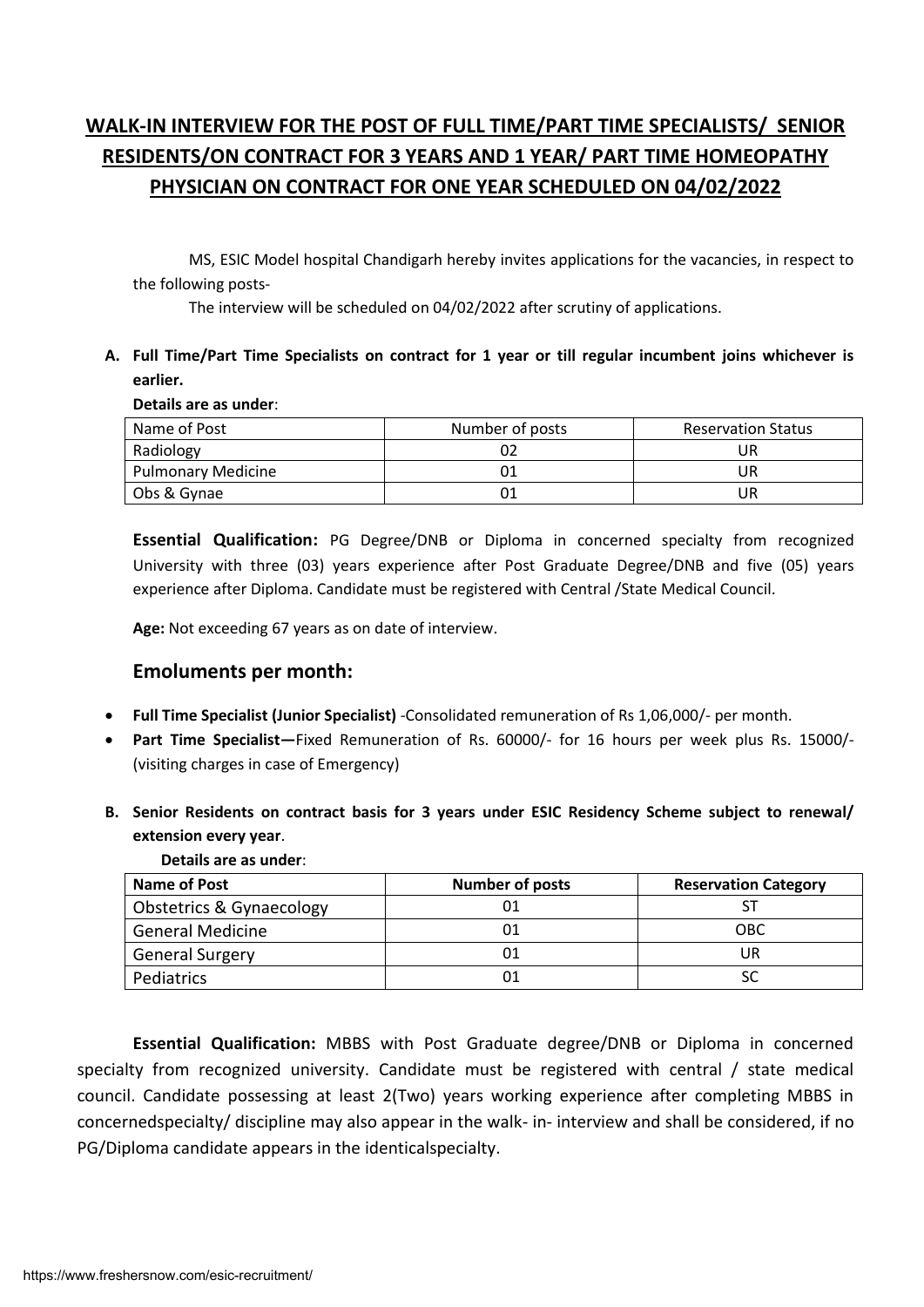**Age:** Not exceeding 45 years as on date of interview (Relaxation for SC/ST/OBC/PH/Ex-serviceman as per rules.)

#### **Emoluments per month:**

Basic pay Rs 67,700/- in the level 11 & index-1 of Pay Matrix (Pay-revised Basic pay Rs 18,750/-(PB-3) with the Grade pay Rs 6600/-) and allowances applicable under ESIC rules and scheme of Senior residency.

**Note:-Candidates who have already completed Three years Senior Residency will not be considered and need not apply.**

**C. Senior Residents (Against GDMO for one year contractual or till regular incumbent joins whichever is earlier).**

**Details are as under**:

| <b>Name of Post</b>       | <b>Number of posts</b> |            |            |
|---------------------------|------------------------|------------|------------|
| Casualty / Emergency      | 02                     |            |            |
|                           | SΤ                     | <b>OBC</b> | <b>PWD</b> |
| <b>Reservation status</b> |                        | 01         | $01*$      |

 **1 Post reserved for OA (One Arm Disability) Category & vacancy shall be filled within total 02 vacancies.**

**Note: If no candidate of PWD category appears for the interview, then the vacancy shall be filled from UR/ST/OBC (Common Category) in view of welfare of Insured Persons covered under ESIC.**

**Essential Qualification:** Post Graduate degree or MBBS Degree from recognized university with at least one year working experience after MBBS. The experience should be post registration with Central/State medical Council.

**Age:** Not exceeding 45 years as on date of interview (Relaxation for SC/ST/OBC/PH/Ex-serviceman as per rules.)

**Emoluments:** Consolidated Remuneration of Rs 92,000/- per month.

### **D. Part time Homeopathy physician for one year contract (Five Hours per day and six days a week).**

| <b>Name of Post</b>       | Number of posts |  |
|---------------------------|-----------------|--|
| Homeopathy physician      |                 |  |
| <b>Reservation status</b> | ОВС             |  |

## **Essential Qualification:**

**a)** Degree in Homeopathy of a recognized university or Statutory Sate Board or Council or equivalent recognized under the Homeopathy Central Council Act, 1973(59 of 1973)B.H.M.S Degree From recognized University.

**b)** Enrolment on the Central register of Homeopathy or State Register of Homeopathy

**Age:** Not exceeding 35 years as on date of interview (Relaxation for SC/ST/OBC/PH/Ex-serviceman as per rules.)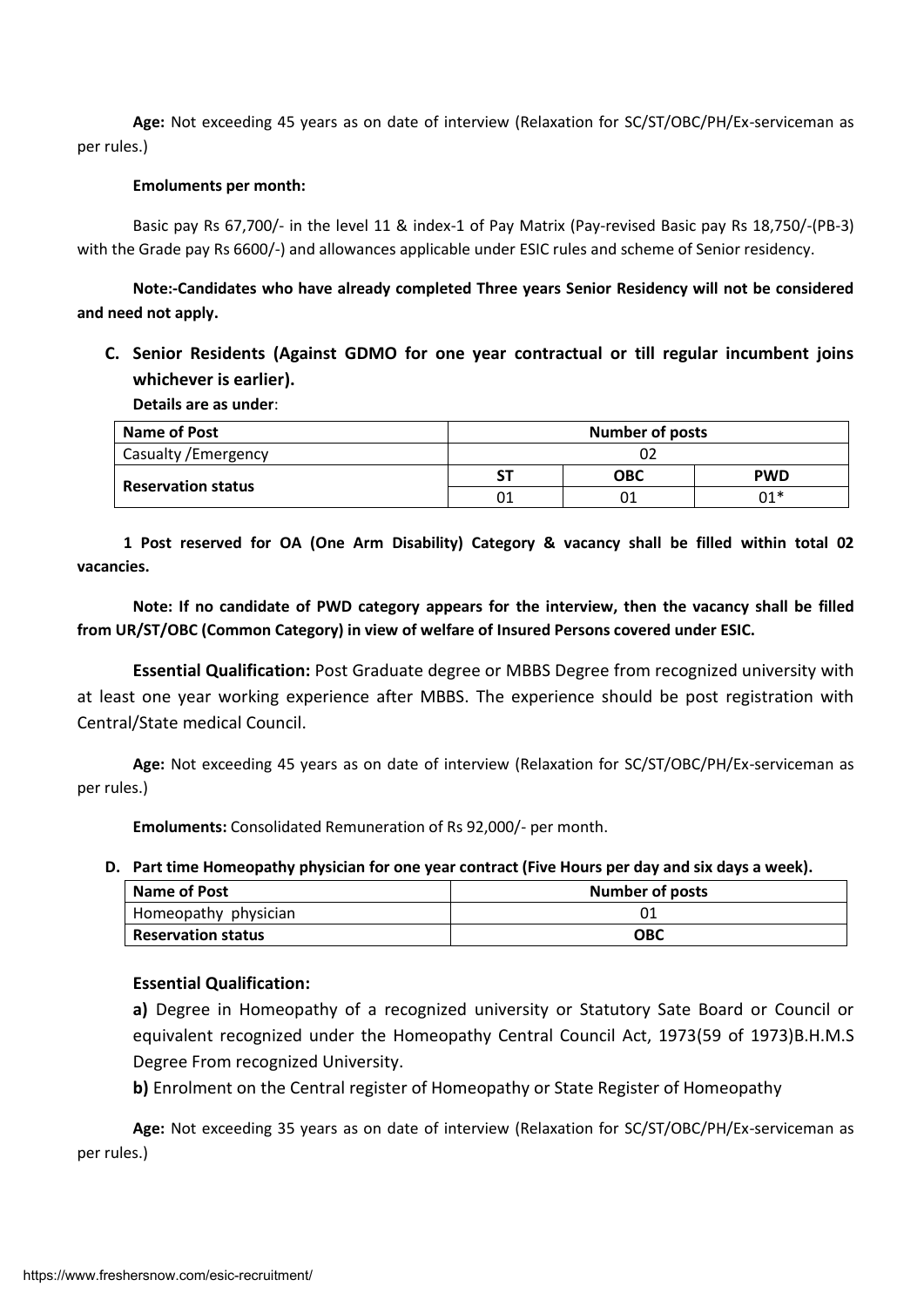## **Emoluments:** Consolidated Remuneration of Rs 50,000/- per month

## **How to apply**

- Candidates fulfilling the educational qualification and other eligibility conditions should submit their application with one set of self attested copies of the relevant documents (as listed under CHECKLIST on the last page) along-with Annexure 'A' which is available with this document.
- Candidates should report in the office of Medical Superintendent, ESIC Model Hospital, Industrial Area Phase-II, Chandigarh at 9:00am on the stipulated date.
- Documents will be accepted for scrutiny strictly till 12:00 Noon. Candidates found eligible will be called for interview. Candidates reporting after 12:00 Noon will not be entertained for walkin interview.

## **Terms and Conditions**

- 1. The Medical Superintendent reserves the right to fill all or none vacancies, to alter the date or cancel the interview without any prior notice.
- 2. The number of vacancies may be changed without any previous notice.
- 3. Reservations will prevail as per Central Government Rules.
- 4. No TA/DA will be paid to candidates for either appearing in the walk-in –interview or joining the post.
- 5. For any further information/ candidates are requested to continuously check the website [www.esic.nic.in.](http://www.esic.nic.in/) No further information shall be given through any other sources.
- 6. Selected candidates will have no claim for regularization of the service at ESIC Model Hospital Chandigarh
- 7. Selected candidates will have to join within 7 days from the date of receipt of the selection order.
- 8. The Selected Candidates will have to furnish a DD/ Bankers Cheque for an amount of Rs 50,000/- ( Rupees Fifty Thousand only) drawn in favor of ' ESIC A/C no 1' payable at Chandigarh, towards security deposit, which is refundable after completion of contract. However, this amount will be appropriated towards administrative cost in case the candidate resigns/ terminates his/her contract within three months in case of Senior Residents (Against GDMO for one year contractual) and Nine months in case of Senior Residents on contract basis for 3 yearsof the commencement of the contract with or without prior notice and without one month's notice thereafter.
- 9. The selection is subject to the candidates proving their medical fitness and verification of their character and antecedents.
- 10. Private practice is strictly not allowed for Full Time Specialists/ Senior Residents as the selected candidates will be in receipt of Non Practicing Allowance. If found guilty, suitable action as provided under the relevant rules shall be taken.
- 11. The appointment shall not offer any right or preference for regular appointment.
- 12. In case, regular candidate against the concerned specialty from respective advertised post joins, the appointment shall be terminated immediately without any prior notice.
- 13. No claim for any service benefit like PF, Pension, Gratuity, Medical Allowance, Seniority, Promotion and leave will be admissible.
- 14. Candidate seeking reservation benefits for SC/ST/OBC must ensure that they are entitled to such reservation as per eligibility prescribed by GOI. They should also be in possession of the required certificate in the prescribed format in support of their claim as stipulated in this notice at Annexure 'B'.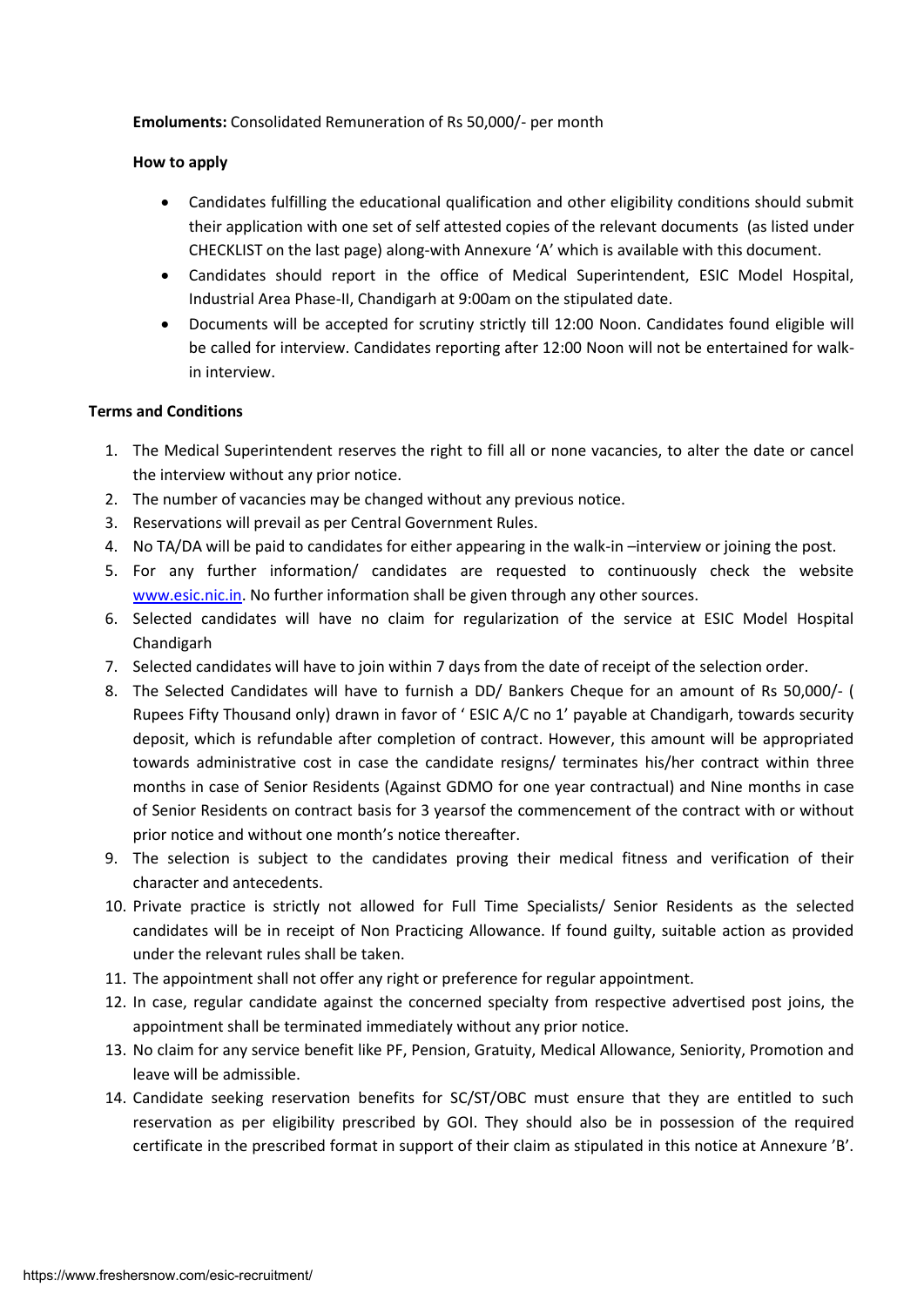OBC candidates should ensure that they are in possession of valid OBC Certificate issued within the due date issued by the authority mentioned in the CHECKLIST.

- 15. On selection, candidates have to open a Saving Bank Account in State Bank of India (any Branch). This is applicable in cases where Saving Bank Account is not held in State Bank of India.
- 16. The decision of the Selection Board will be final on all of aspects of selection and no further correspondence will be entertained under any circumstances.

#### **CHECKLIST (DOCUMENTS TO BE SUBMITTED WITH APPLICATION FAILING WHICH APPLICATION SHALL BE SUMARRILY REJECTED):-**

- i. Matriculation certificate as proof of age.
- ii. Permanent Registration with MCI / State Medical Council.
- iii. MD / DIPLOMA / DNB Degree / MBBS Degree.
- iv. Attempt Certificates and Marks Sheet of MD / DIPLOMA / DNB / MBBS.
- v. Experience Certificate, wherever required.
- vi. NOC from present employer, if applicable.
- vii. Caste Certificate (if applicable) in the prescribed format of GOI issued by the Competent Authority of the State / GOI.
- viii. Two recent passport size photographs.
- ix. Self attested copy of Aadhaar / other document.
- x. Annexure 'A', 'B' & 'C' (Total Four Sheets attached at 4-7).

#### **MEDICAL SUPERINTENDENT ESIC MODEL HOSPITAL CHANDIGARH**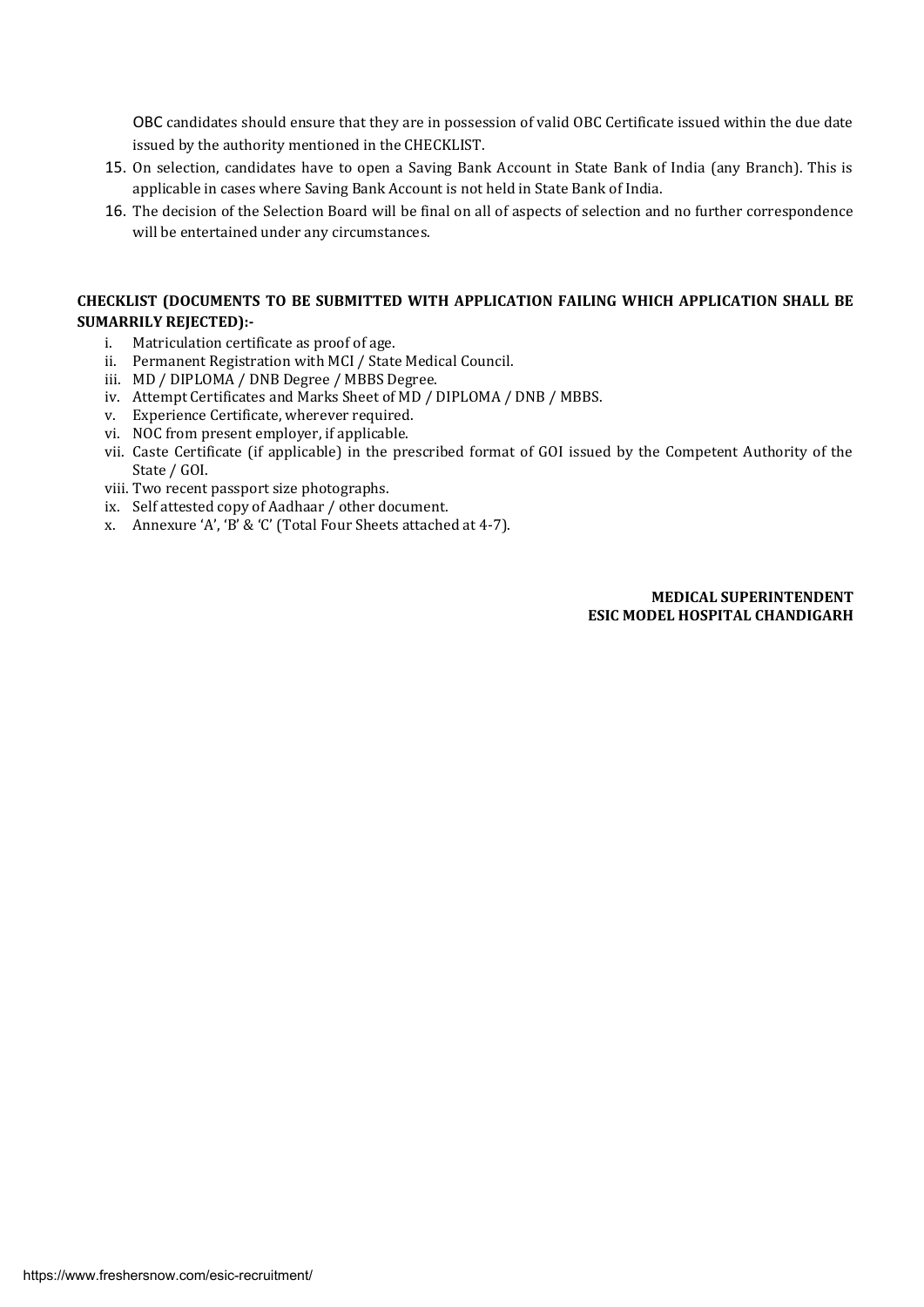#### **ANNEXURE "A"**

#### **APPLICATION FORM**

|    |                                                                          | Please affix a<br>recent color |
|----|--------------------------------------------------------------------------|--------------------------------|
|    |                                                                          | passport size                  |
|    |                                                                          | photograph with                |
|    |                                                                          | your signature<br>across       |
| 6  |                                                                          |                                |
|    |                                                                          |                                |
|    |                                                                          |                                |
| 9. |                                                                          |                                |
|    | 10. AGE AS ON DATE OF WALK-IN-INTERVIEW: _____ YEARS____ MONTHS____ DAYS |                                |
|    | 11. WHETHER SC/ST/OBC/GENERAL/PH_____________                            |                                |

12. EDUCATIONAL/PROFESSIONAL QUALIFICATION:

| DEGREE / DIPLOMA / PG DEGREE ETC. | YEAR OF PASSING | UNIVERSITY | NO. OF ATTEMPTS | <b>REMARKS</b> |
|-----------------------------------|-----------------|------------|-----------------|----------------|
| MBBS                              |                 |            |                 |                |
| PG DIPLOMA (                      |                 |            |                 |                |
| <b>PG DEGREE</b> (                |                 |            |                 |                |
| <b>DNB</b>                        |                 |            |                 |                |
| ANY OTHER QUALIFICATION           |                 |            |                 |                |

13. WORK EXPERIENCE:

| Sr. No. | Post Held | Institution | Period, Dates(FromTo) | Total Period(In Months / Year) |
|---------|-----------|-------------|-----------------------|--------------------------------|
|         |           |             |                       |                                |
|         |           |             |                       |                                |

14. WHETHER WORKED/WORKING AS SENIOR RESIDENT, IF APPLICABLE, IN CENTRAL / STATE GOVERNMENT (YES OR NO):\_\_\_\_\_\_\_\_\_\_\_\_\_\_\_\_\_\_\_\_\_\_\_\_\_\_\_, IF YES,

i. PERIOD OF SR SHIP FROM TO

ii. NAME OF ORGANIZATION & ADDRESS\_\_\_\_\_\_\_\_\_\_\_\_\_\_\_\_\_\_\_\_\_\_\_\_\_\_\_\_\_\_\_\_\_\_

15. MCI/STATE REGISTRATION CERTIFICATE NO.\_\_\_\_\_\_\_\_\_\_\_\_\_\_\_\_\_\_\_\_\_\_\_\_\_

16. HAVE YOU EVER BEEN DISMISSED OR PUNISHED:\_\_\_\_\_\_\_\_\_\_\_\_\_\_\_\_\_\_\_\_

SIGNATURE OF THE CANDIDATE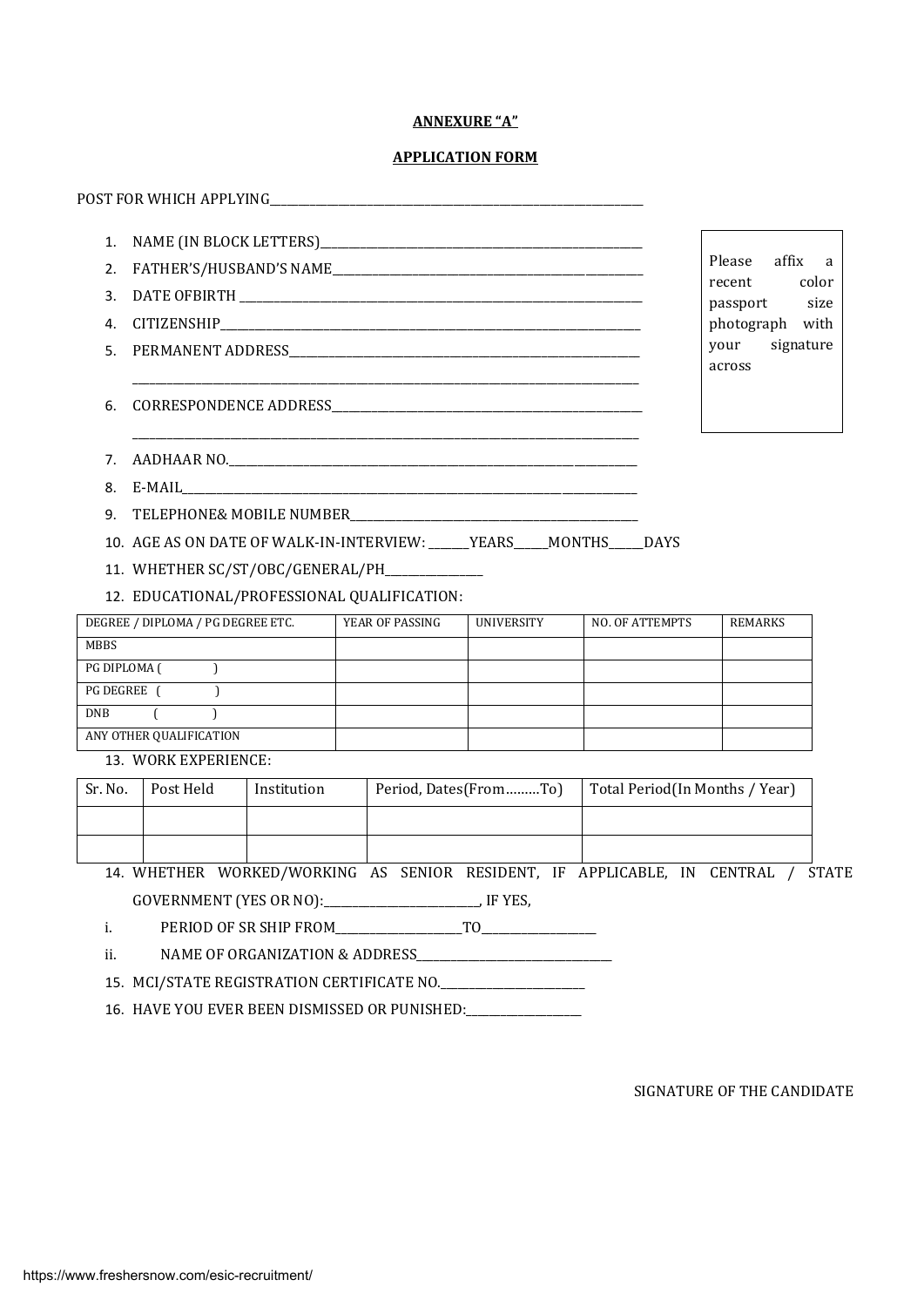#### **DECLARATION**

I do hereby declare that all the statements made by me in this application are true, complete and correct to the best of my knowledge and belief. I am fully aware that in the event of any particulars or information furnished by me is found to be false/incomplete/incorrect or ineligible or for indulging in some unlawful act, my candidature for the post is liable to be rejected/cancelled and in the event of any statement / information found false/incorrect even after my appointment, my services are liable to be terminated without any notice.

DATE:

PLACE: SIGNATURE OF THE CANDIDATE

CHECK-LIST OF ENCLOSURES (SELF ATTESTED):

- i) MATRICULATION CERTIFICATE AS PROOF OF AGE (YES/NO):
- ii) PERMANENT REGISTRATION WITH MCI / STATE MEDICAL COUNCIL (YES/NO):
- iii) MD / DIPLOMA / DNB DEGREE / B.H.M.S. DEGREE / MBBS DEGREE (YES/NO):
- iv) ATTEMPT CERTIFICATES AND MARKS SHEET OF MD/DIPLOMA/DNB/MBBS (YES/NO):
- v) EXPERIENCE CERTIFICATE, WHEREVER REQUIRED(YES/NO):
- vi) NOC FROM PRESENT EMPLOYER, IF APPLICABLE(YES/NO):
- vii) TWO RECENT PASSPORT SIZE PHOTOGRAPHS(YES/NO):
- viii) SELF ATTESTED COPY OF AADHAAR / OTHER DOCUMENT(YES/NO):
- ix) ANNEXURE 'A', 'B' & 'C' (THREE SHEETS PAGE NO. 5-8(YES/NO)

SIGNATURE OF THE CANDIDATE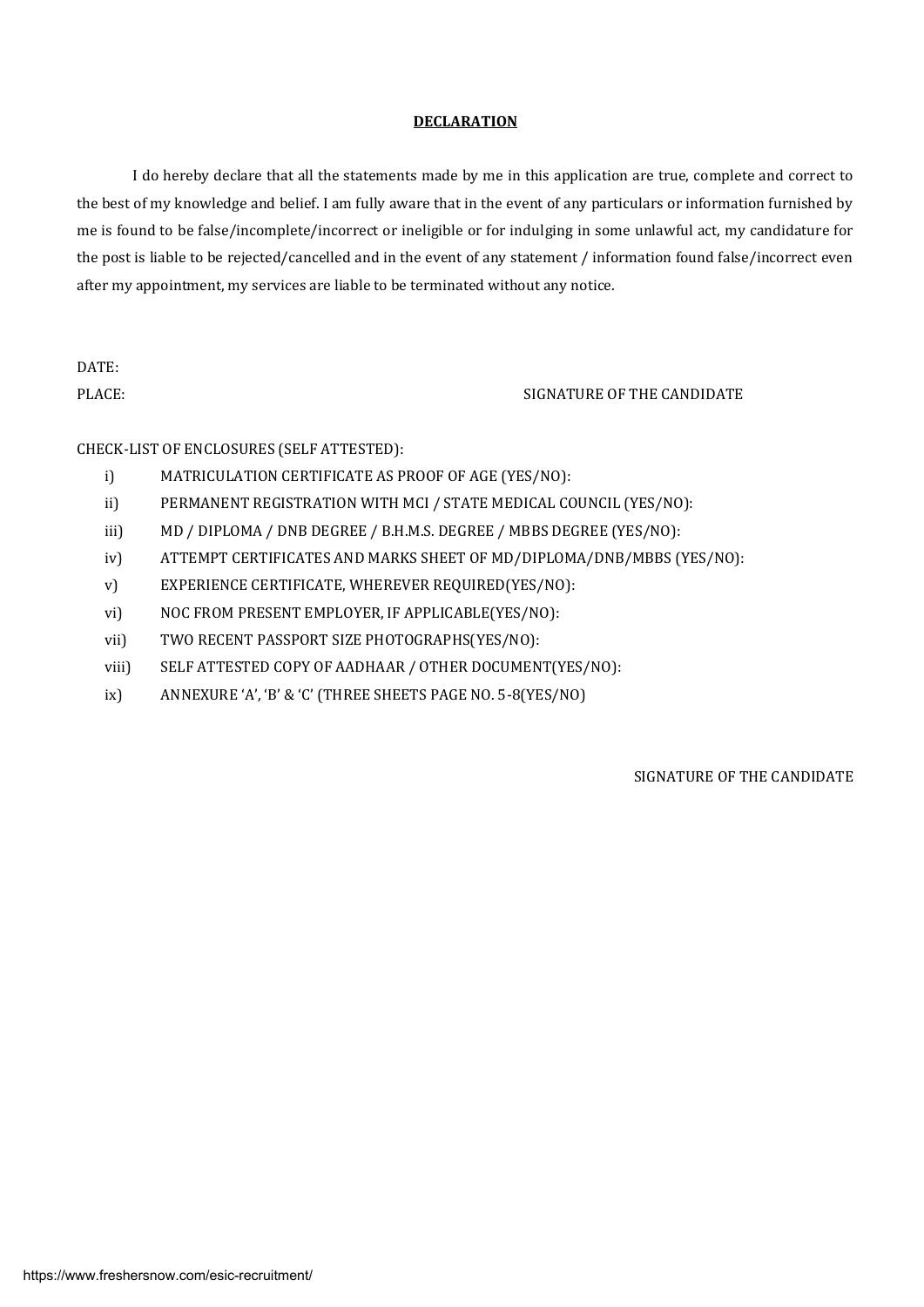| <b>ANNEXURE 'B'</b>                                                                                                                                                                            |  |  |
|------------------------------------------------------------------------------------------------------------------------------------------------------------------------------------------------|--|--|
| (FORMAT OF CERTIFICATE TO BE PRODUCED BY OTHER BACKWARD CLASSES APPLYING FOR APPOINTMENT                                                                                                       |  |  |
| TO POSTS UNDER THE GOVERNMENT OF INDIA)                                                                                                                                                        |  |  |
|                                                                                                                                                                                                |  |  |
| $\mathsf{in}$ the<br>District/Division _______________<br>State/Union<br><u>in in the set of the set of the set of the set of the set of the set of the set of the set of the set of the s</u> |  |  |
| Territory___________________belongs to the ________________Community which is recognized as a backward class under                                                                             |  |  |
| and<br>Government of India, Ministry of Social Justice<br>Empowerment's Resolution<br>the<br>No.                                                                                               |  |  |
|                                                                                                                                                                                                |  |  |
| Shri/Smt./Kumari__________________ and/or his/her family ordinarily reside(s) in the______________                                                                                             |  |  |
|                                                                                                                                                                                                |  |  |
| to the persons/sections (Creamy Layer) mentioned in column 3 of the Schedule to the Government of India, DOPT.                                                                                 |  |  |
| OM No.36012/22/93-Estt. (SCT,) dated 08.09.1993**.                                                                                                                                             |  |  |
|                                                                                                                                                                                                |  |  |
| District Magistrate/Deputy Commissioner etc.<br>Date                                                                                                                                           |  |  |
|                                                                                                                                                                                                |  |  |
|                                                                                                                                                                                                |  |  |
| Seal of Office                                                                                                                                                                                 |  |  |
| *- The Authority issuing the Certificate may have to mention the details of Resolution of Government of India,                                                                                 |  |  |
| in which the Caste of candidate is mentioned as OBC.                                                                                                                                           |  |  |
| **- As amended from time to time.                                                                                                                                                              |  |  |
| Note: The term ordinarily reside(s) used here will have the same meaning as in section 20 of the Representation of                                                                             |  |  |
| the People Act, 1950.                                                                                                                                                                          |  |  |
| List of authorities empowered to issue Caste/Tribe Certificate Certificates:                                                                                                                   |  |  |
| i. District Magistrate / Additional District Magistrate/ Collector/ Deputy Commissioner / Additional Depu                                                                                      |  |  |
| Commission/ Dy.Collector / 1st Class Stipendiary Magistrate / Sub-Divisional Magistrate / Extra-Assista                                                                                        |  |  |
| Commissioner/Taluka Magistrate / Executive Magistrate.                                                                                                                                         |  |  |
| ii. Chief Presidency Magistrate / Additional Chief Presidency Magistrate / Presidency Magistrate.                                                                                              |  |  |
| iii. Revenue Officer not below the rank of Tehsildar.                                                                                                                                          |  |  |
| iv. Sub-Divisional Officer of the area where the candidate and/or his family resides.                                                                                                          |  |  |
| Note-I                                                                                                                                                                                         |  |  |
| The term 'Ordinarily' used here will have the same meaning as in Section 20 of the Representation of the<br>i.                                                                                 |  |  |
| People Act, 1950.                                                                                                                                                                              |  |  |
| The authorities competent to issue Caste Certificate are indicated below:-<br>ij.                                                                                                              |  |  |
| District Magistrate / Additional Magistrate / Collector / Dy. Commissioner / Additional                                                                                                        |  |  |
| DeputyCommissioner / Deputy Collector / Ist Class Stipendiary Magistrate / Sub-Divisional Magistrate /                                                                                         |  |  |
| Taluka Magistrate / Executive Magistrate / Extra Assistant Commissioner (not below the rank of 1st Class                                                                                       |  |  |
| Stipendiary Magistrate).                                                                                                                                                                       |  |  |
| Chief Presidency Magistrate / Additional Chief Presidency Magistrate/ Presidency Magistrate.<br>iii.                                                                                           |  |  |
| Revenue Officer not below the rank of Tehsildar.<br>iv.                                                                                                                                        |  |  |
| Sub-Divisional Officer of the area where the candidate and/or his family resides.<br>v.                                                                                                        |  |  |

**Note II.** The closing date for receipt of application will be treated as the date of reckoning for OBC status of the candidate and also, for assuming that the candidate does not fall in the creamy layer.

**Note III.** The candidate should furnish the relevant OBC Certificate in the format prescribed for Central Government jobs as per **Annexure 'B'** above issued by the competent authority on or before the Closing Date as stipulated in this Notice.